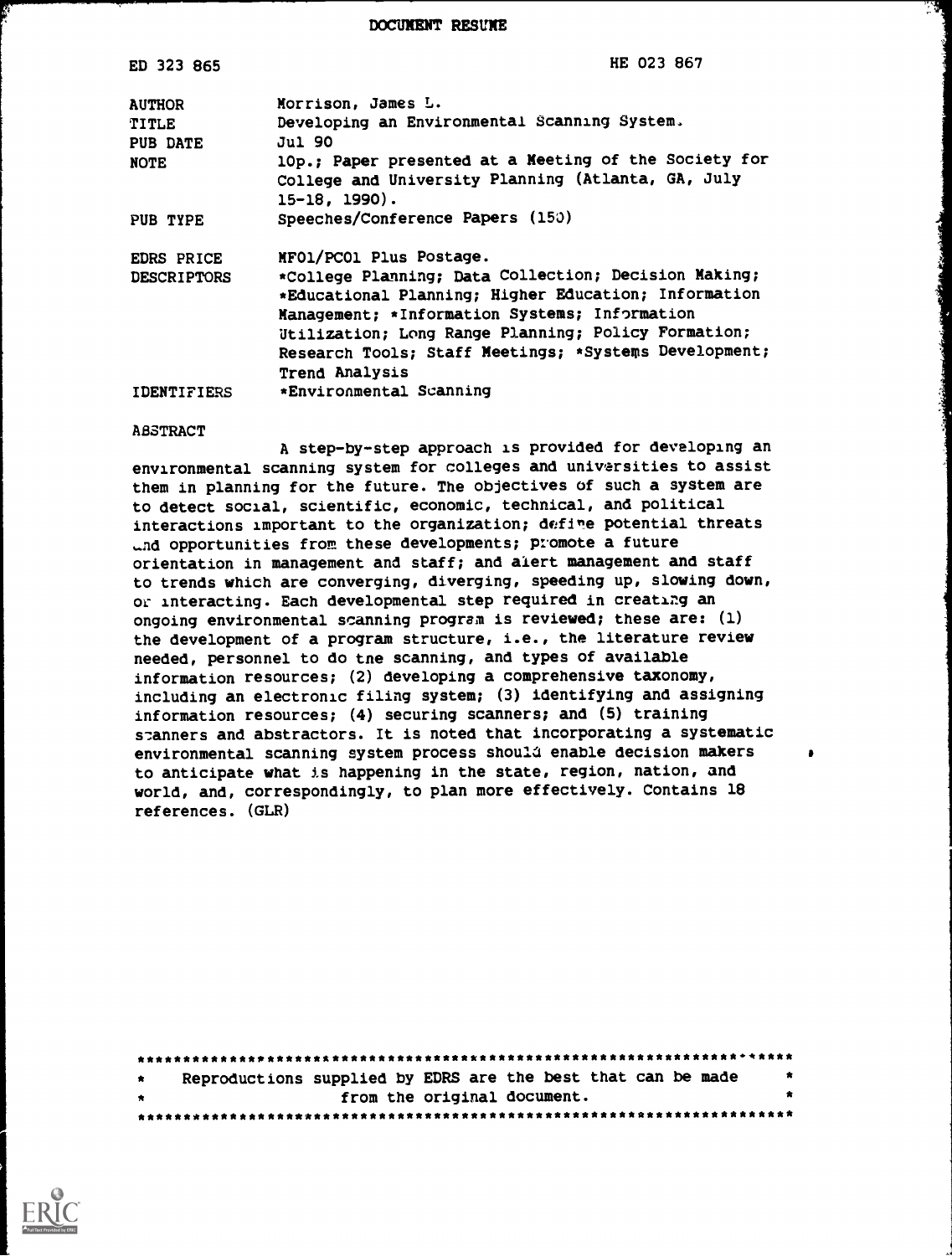f

# DEVELOPING AN ENVIRONMENTAL SCANNING SYSTEM

kIMMIIIINIM1W

**James L. Morrison** Professor of Education The University of North Carolina at Chapel Hill CB 3500 Peabody Hall Chapel Hill, NC 27599-3500 919 966-1354

U S DEPARTMENT OF EDUCATION Ohre of Educational Research and Improvement EDUCATIONAL RESOuRCES INFORMATION CENTER (ERIC)

*p*fihis document has been reproduced as<br>received from the person or organization<br>originating it

[" Minor changes have bean made to improve<br>- reproduction quality

Points of view or opinions statad in this docu<del>.</del><br>menl: do: npt: necessarily: represent: official<br>OERI position or policy

"PERMISSION TO REPRODUCE THIS MATERIAL HAS BEEN GRANTED BY

Jumes L. Morrison

TO THE EDUCATIONAL RESOURCES INFORMATION CENTER (ERIC)"

Paper Presented to the Society for College and University Planning Special Interest Group on Environmental Scanning

> Atlanta, Georgia July 15-18 1990



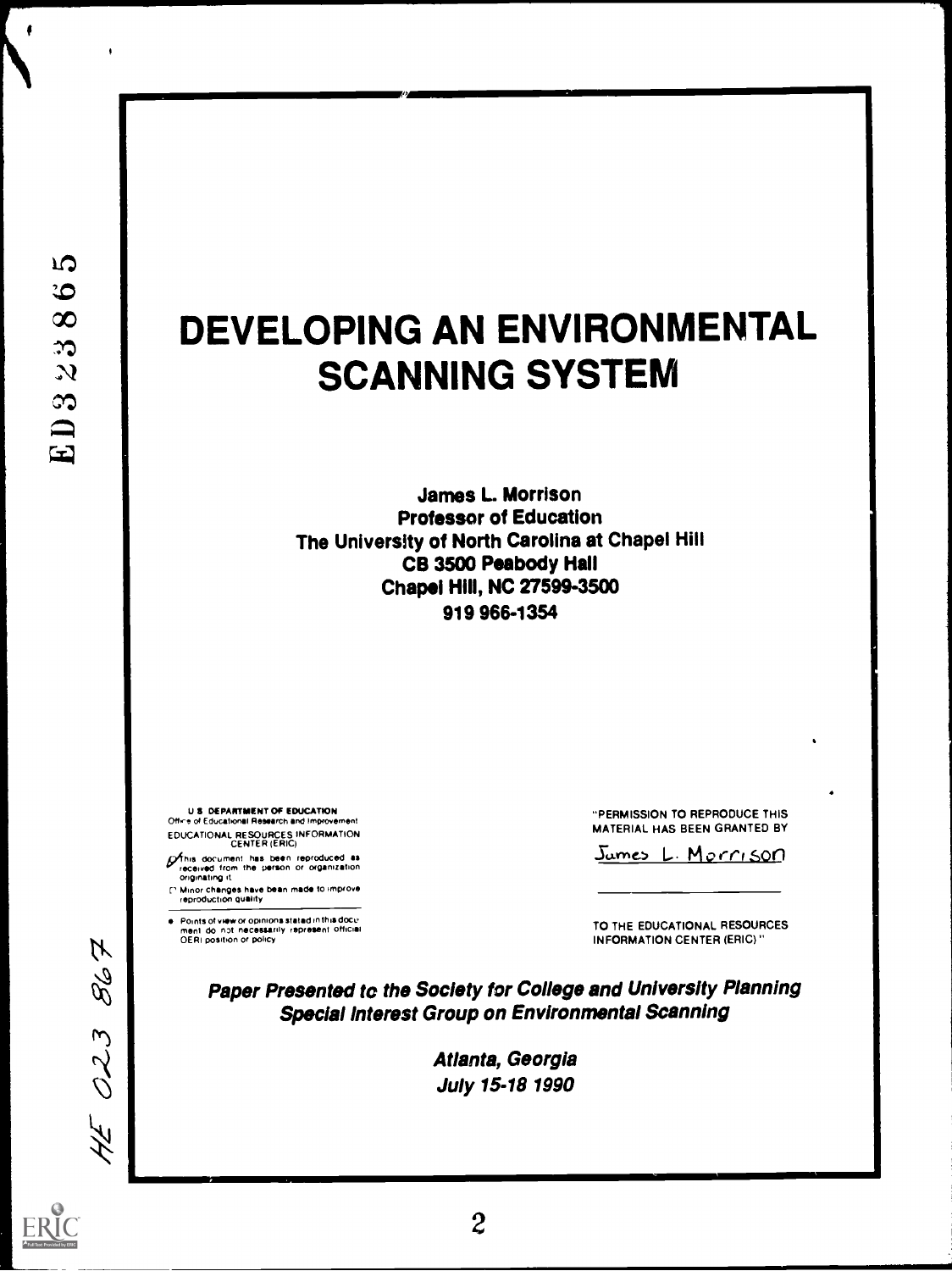#### DEVELOPING AN ENVIRONMENTAL SCANNING SYSTEM

In the past two decades the environment of higher education has become increasingly turbulent. There have been major shifts in the demographic composition of student clienteles, a radical restructuring of the tax code, growing criticism of the quality of the undergraduate curriculum, and increasing use of electronic technologies resulting in major changes in the delivery systems of colleges and universities.

Given this rapidly changing environment, the lead time once enjoyed by administrators to analyze and respond to changes in their institution's external environment has decreased. Moreover, traditional longrange planning models, with their inward focus and reliance on historical data, are weak in anticipating external environmental changes and assessing their impact on the organization (Cope, 1987). The underlying assumption of such models is that any future change will be a continuation of the rate and direction of present trends among a limited number of social, technological, economic, and political variables, the interrelationship of which will remain fixed over time. They thus reflect an assumption that the future for the institution will reflect the past and present or, in essence, the future will be "surprise-free." We know, however, that this is not true, and the further we go out into the future, the less it will be true.

What is needed, as Jonsen (1986) argues, is a method that enables administrators to integrate understanding about various sectors of the external environment, especially as they might be interrelated; a capacity to translate this understanding into the institution's planning activity; and a sufficient priority given to the activity to ensure its translation into decisions and implementation.

A technique 'ias been developed in the corporate sector to systematically gather and evaluate information from the external environment—the environmental scanning process (Thomas, 1980). Brown and Weiner (1985) define environmental scanning as "a kind of radar to scan the world systematically and signal the new, the unexpected, the major and the minor" ( p. ix). Aguilar (1967) has defined scanning as the systematic collection of external information in order to (1) lessen the randomness of information flowing into the organization and (2) provide early warnings for managers of changing external conditions. More specifically, Coates (1985) has identified the objectives of an environmental scanning system as:

detecting scientific, technical, economic, social, and political interactions and other elements important to the organization

defining the potential threats, opportunities, or potential changes for the organization implied by those events

promoting a future orientation in management and staff

• alerting management and staff to trends which are converging, diverging, speeding up, slowing down, or interacting (pp. 2-13, 14)

Recent literature in educational planning has encouraged college and university administrators to use this process as part of their strategic planning model (Cope, 1981; Keller, 1983; Morrison, Renfro, and Boucher, 1984; Callan, 1986; and Morrison, 1987). Indeed, a number of colleges and universities have begun to develop methods of formally incorporating environmental scanning information in planning for the future. Sometimes, as is the case at Cantonsville, Maryland, Community College or Georgia Southern, this takes the form <sup>c</sup> one or two individuals in the planning or institutio research office doing a survey of the available literature (Morrison, 1986). Often this review is comprehensive and focuses on obtaining important historical data as well as forecasts in the social, technological, economic, and political sectors of the external environment. Periodically, the scan is updated. Many times the scan is restricted to one or two sectors of the environment. Jonsen (1986), for ex-

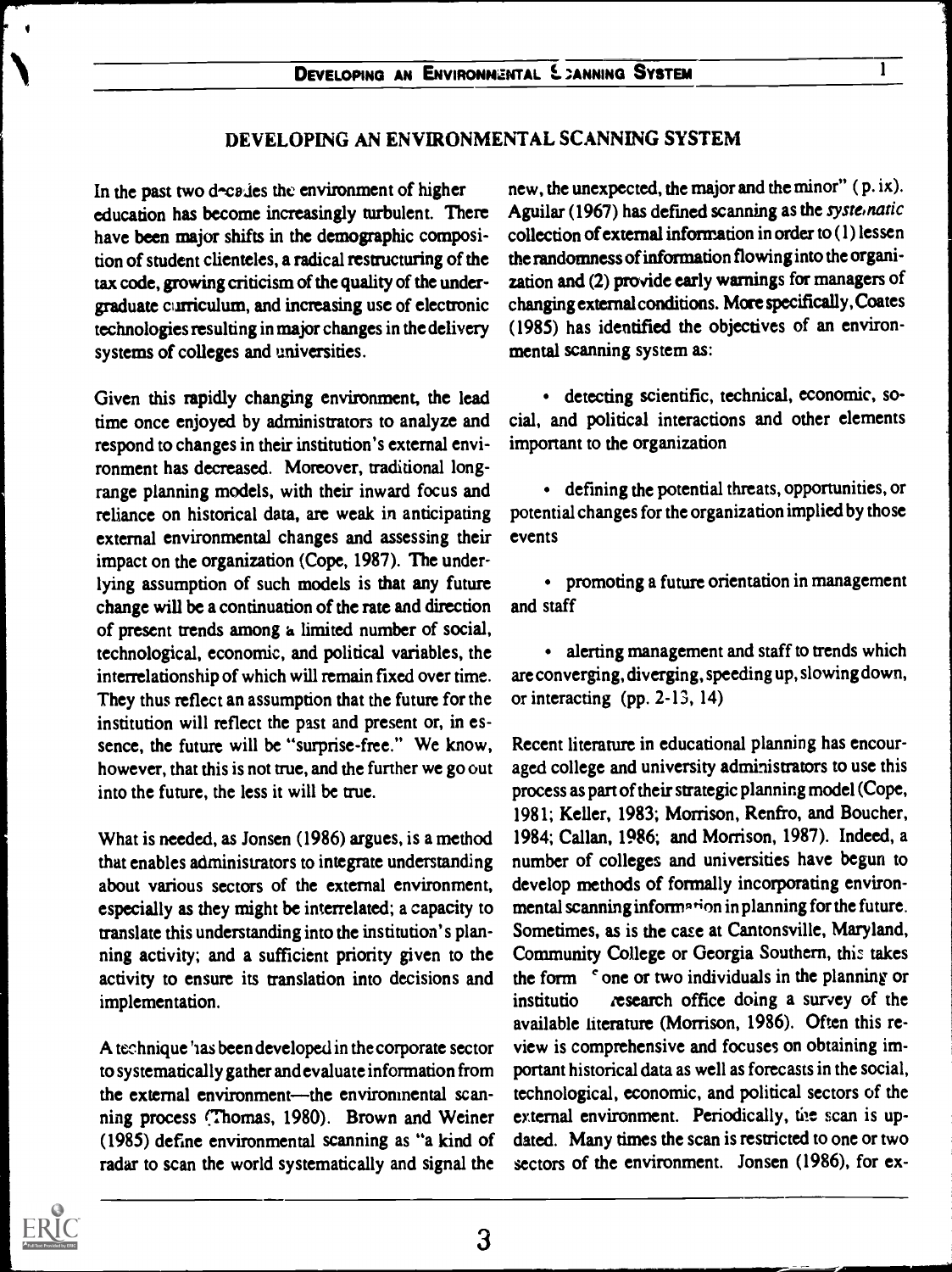ample, cites the scan of the California Postsecondary Education Commission as focusing on demographic and economic data. Other times the scan is confined to selecting key environmental issues, trends, and domains for monitoring. At the University of Minnesota, for example, the Experimental Team on Environmental Assessment identified between 20 and 30 issues to track (Hearn and Heydinger, 1985). Unfortunately, there are few reports in the literature describing these systems, irrespective of the form they are taking. A search of the ERIC literature base found little in the way of illustrating how an educational organization has actually developed, implemented and used the process to provide information for the strategic direction of the organization.

The environmental scanning process is designed to facilitate a relatively quick analysis of the external environment and to enable the organization to clarify its future, define its options and "get out in front" of anticipated changes in the environment. However, for the organization to develop the capacity to deal pronctively with its environment, the process must be institutionalized. In other words, an on-going environmental scanning system must be created to supplement and continuously update the set of critical trends and events developed in the initial planning process.

Morrison (1987) has described how to develop an ongoing environmental scanning program and the initial steps an organization may take in developing such a program. These steps include developing a program structure and a comprehensive taxonomy with an electronic filing system, identifying and assigning information resources, securing scanners, and training scanners and abstractors.

## GETTING STARTED

An environmental scanning notebook consists of a literature review of readily available information resources . However, the extent of the review is dependent upon the amount of ti:ne that the facilitator has available. An on-going environmental scanning program overcomes this dependency by having a number of people regularly review information sources-the

more scanners, the greater the number of information resources that can be used. Therefore, one of the first steps in institutionalizing an environmental scanning system is to recruit volunteers to perform scanning.

v

I

One approach that has been successfully used to recruit scanners consists of offering a half-day planning workshop focusing on strategic planning models. This would include a out-side-in planning model that focuses on the use of environmental scanning information in planning activities for the organization and for its constituent parts, including program planning within individual departments or functional areas. A major part of the workshop would be an exercise in the identification and evaluation of critical trends and emerging issues. This exercise would enable participants to bring their individual knowledge of the external environment to a discussion, which could result in expanding the event and trend set developed during the initial phases of the planning process. Moreover, this workshop should generate enthusiasm for establishing a system for systematically seeking indications of change in the external environment.

#### DEVELOPING PROGRAM STRUCTURE

The structure of the system does not have to be elaborate. The planning team facilitator could chair the scanning committee, consisting of the planning team members and other interested individuals. In addition, the facilitator is responsible for assigning information sources to each scanner and is responsible for collecting and filing scanning abstracts. Periodically, perhaps bimonthly or quarterly, the planning team meets as a scanning evaluation committee to sort, sift, and evaluate the significance of the abstracts. It is reasonable to anticipate from 100-200 abstracts per quarter, depending to some extent on the number of individuals employed in scanning. These meetings will require the team to summarize by sector (i.e., social, technological, economic, and political) all abstracts produced during the quarter. This activity will take one work week by team members. An alternative approach would be for the facilitator to categorize the abstracts by sector and assign each team member the responsibility for reviewing all abstracts in that sector. Regard-



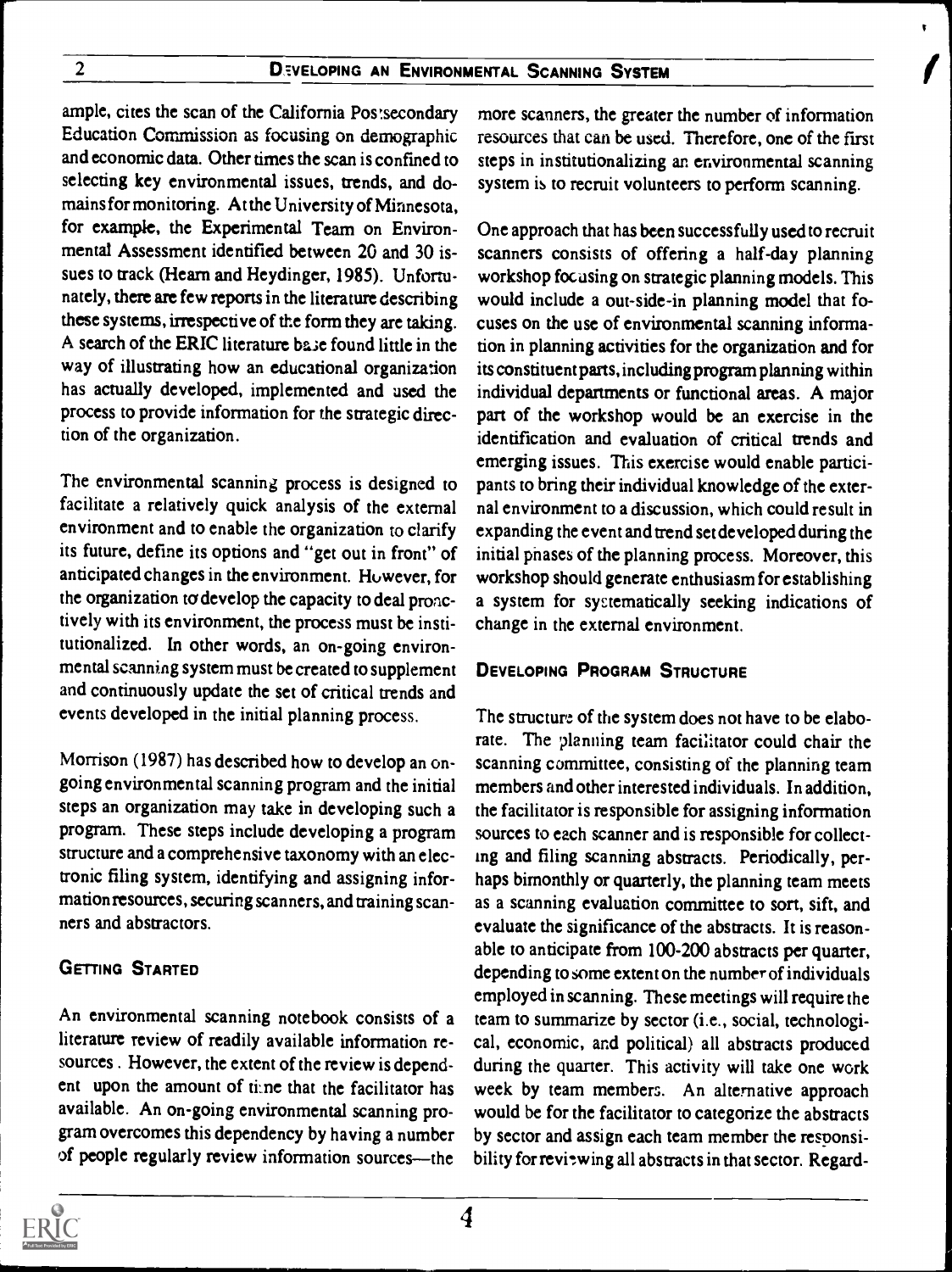less of which approach is used, a written summary (in essence a preliminary analysis) by sector should be prepared and distributed prior to the staff meting. Discussion and analyses at this meeting will take four hours. Each meeting concludes with additions to the trend or event set and perhaps with updated information on trends and events already in the set. The facilitator has the responsibility of documenting the discussion and preparing the report. (See Simpson, McGinty, & Morrison, 1987 for a discussion of how the Georgia Center for Continuing Education structured its environmental scanning process. )

#### DEVELOPING THE SCANNING TAXONOMY

The trends and events identified in the initial planning activity and in the workshop for volunteer scanners may be used to develop the beginnings of a scanning taxonomy, so that every possible item resulting from scanning has a logical place to be classified. The taxonomy depicted in Figure 1 has two objectives: (a) to provide a comprehensive set of categories within which related materials can be filed, and (b) to provide a numbering method for every piece of information collected, as well as for the specific trends and events identified (or created) within these categories. Note that there are six categories in the taxonomy-demographic, social, technological, economic, political, and environmental. Their relationship to the  $\sigma$  reganization is classified in both external (international, national, regional) and internal (i.e., education) categories, and each resulting "cell" is numbered. For example, an important discussion of regional migration would be assigned to Category 1.3, while a change in the regulations defining eligibility for federally funded student financial aid would be assigned to Category 5.2.

This numbering system may then be used in the next Delphi conducted by the planning team. Each question in the Delphi can be numbered according to its classification in the taxonomy, facilitating quick retrieval of the source document from which the trend or event was drawn and enabling a quick update of the historical information the team may wish to add to the Delphi question in succeeding years. Boucher and Morrison (1989) recommend refining this system by adding

three digits to the category numbers. The third digit would be assigned using the following code:

1.=a trend, including historical or forecasted data

 $2 =$ an event that the author of the source document had identified as having some chance of occurring in the future

3 =a policy proposal or suggestion offered in the source document as a means of improving some condition, current or prospective

4 =a miscellaneous piece of information, not one of the preceding types, but nevertheless of potential value in the Delphi, either now or next year

The last two digits would be assigned in serial order (00 - 99) to each item entered into the taxonomy. Thus, an item coded 3.4.2.02 could be identified as the second event that concerned a specific potential development in educational technology.

#### ORGANIZING THE FILES ELECTRONICALLY

Utilizing computers, electronic files facilitate review, referral and updating. Moreover, through using an electronic filing system, it is easier to develop consortium relationships with similar organizations or with organizations in the same geographic area. There are a number of electronic bibliographic data base software programs available commercially. Pro-Cite, a software program developed by Personal Bibliographic Software, has standard workforms for each data entry into variable-length fields and records, authority lists to standardize names, bibliographic titles, or key words, and a search capability using Boolean logic for quick retrieval. One reason for using this program is that it is available in both Macintosh and PC/MS DOS formats, thereby allowing data exchange via modem, over a network, or through a mainframe. In addition, Personal Bibliographic Software has developed two complementary programs, Pro-Search and Bibliolinks, thereby allowing retrieval of information from a major data base like Dialogue, which can be down-

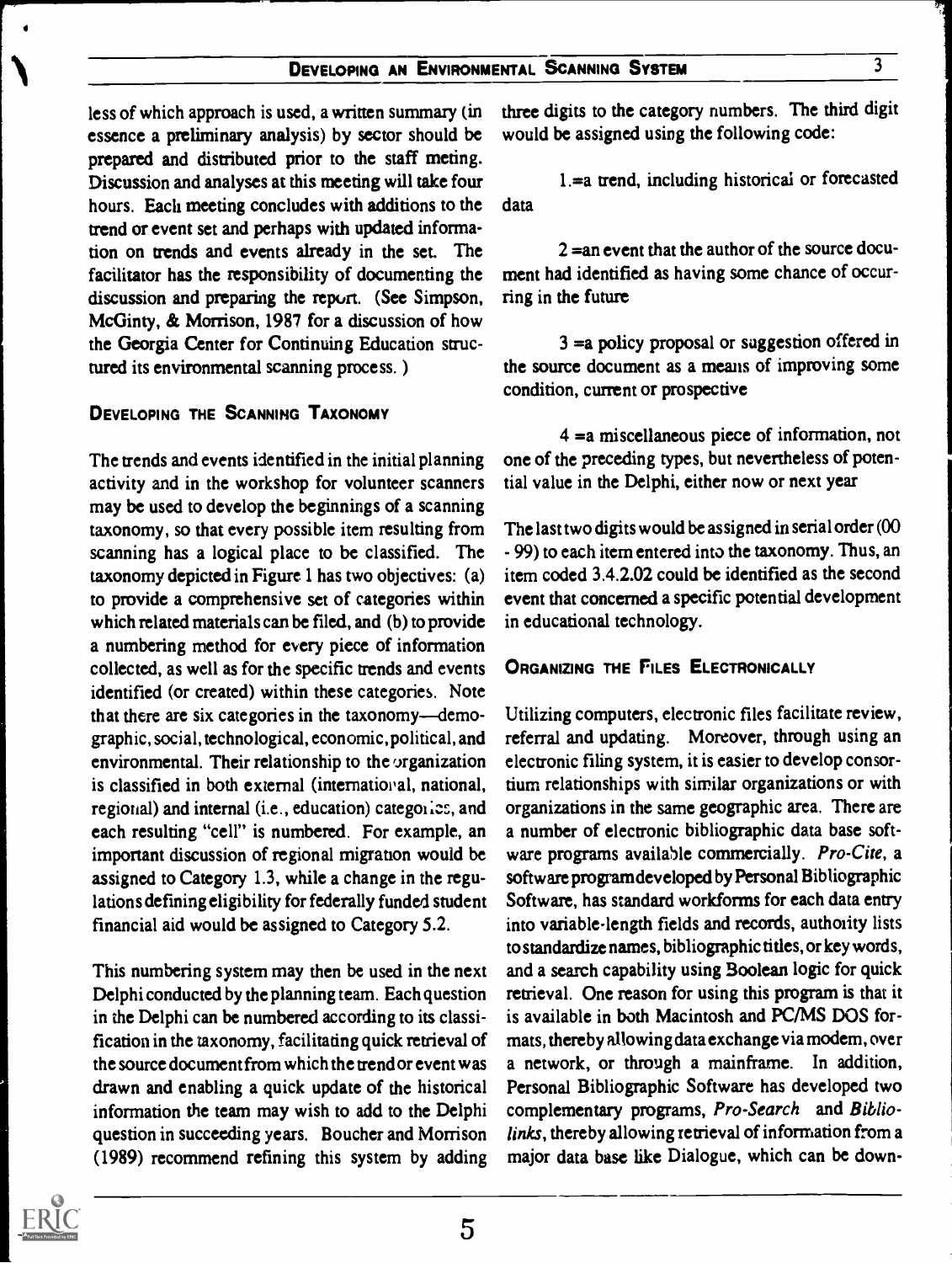**T** 

|                                          | <b>BEARING ON</b> |                 |          |           |  |
|------------------------------------------|-------------------|-----------------|----------|-----------|--|
| <b>CATEGORY OF</b><br><b>DEVELOPMENT</b> |                   | <b>EXTERNAL</b> |          |           |  |
|                                          | International     | <b>National</b> | Regional | IN TERNAL |  |
| 1. Demographic                           | 1.1               | 1.2             | $1.3$    | 1.4       |  |
| 2. Social                                | 2.1               | 2.2             | 2.3      | 2.4       |  |
| 3. Technological                         | 3.1               | 3.2             | 3.3      | 3.4       |  |
| 4. Economic                              | 4.1               | 4.2             | 43       | 4.4       |  |
| 5. Political, Legal<br>and Regulatory    | 5.1               | 5.2             | 53       | 5.4       |  |
| 6. Environmental                         | 6.1               | 6.2             | 6.3      | 6.4       |  |

## FIGURE 1. ENVIRONMENTAL SCANNING TAXONOMY



F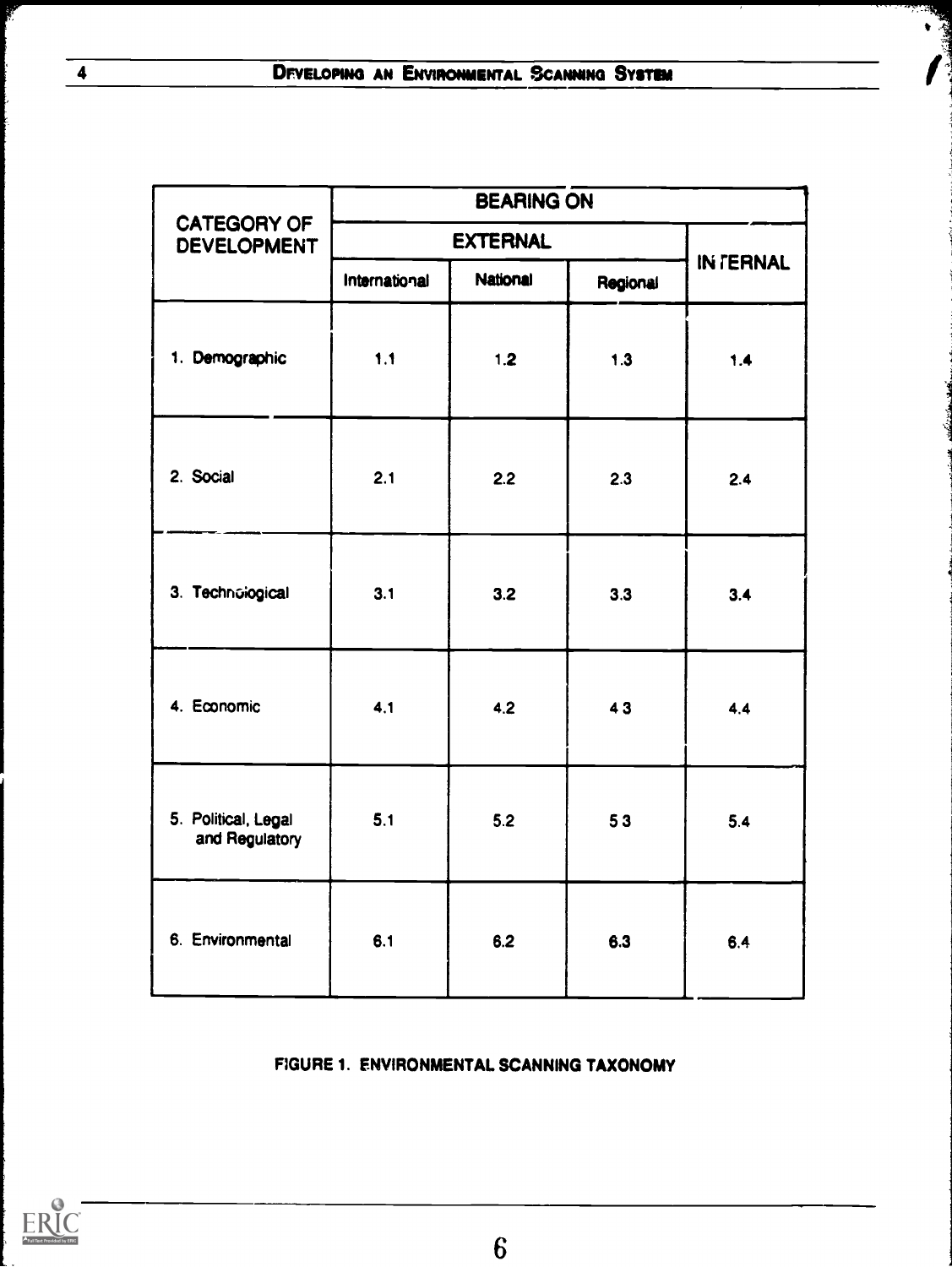## DEVELOPING AN ENVIRONMENTAL SCANNING SYSTEM 5

loaded to disk, and transferred into an appropriate Pro-Cite workform (journal, book, newspaper article, etc.). It is also possible to use a standard data-base program. For example, the scanning program at the University of Minnesota uses dBase iI.

#### IDENTIFYING LITERATURE SOURCES AND DATA **BASES**

The important criterion for literature selection is diversity. Information should be obtained from newspapers, magazines, dissertations, journals, TV and radio programs and conferences.

A comprehensive list should include the following:

(a) Newspapers—The New York Times, The Wall Street Journal, The Miami Herald, The Chicago Tribune, The Los Angeles Times, The Christian Science Monitor and USA Today

 $(b)$  Educational Literature—Chronicle of Higher Education and Education Week

(c) Social/Demographic Literature- American Demographics, Public Opinion

(d) Technological Literature—High Technology, Datamation, BYTE, Computer World, Discover, and InfoWorld

 $(e)$  Economic Literature—Business Week, The Economist, Fortune, Forbes, Money, Inc. and The Mcnthly Labor Review

(f) Political Literature—New Republic, The National Review, The National Journal and Mother Jones

 $(g)$  General Interest Literature—Vital Speeches of the Day, Across the Board, Na sbitt Trend Letter, Kiplinger Washington Letter, Time, Newsweek, U.S. News and World Report, and The Futurist

In addition to commercial resources, a number of government agencies publish trend data, many times at little or no cost. For example, GAO Reports may be obtained from the U.S. General Accounting Office, Document Handling and Information Services Facility, P. 0. Box 6015, Gaithersburg, MD 20877, phone 202275-6241. NCES reports are available from NCES , Washington, D.C. Periodic Rand reports may be obtained from The Rand Corporation, Publications Department, 1700 Main Street, P.O. Box 2138, Santa Monica, CA 90406-2138.

Morrison, Renfro, and Boucher (1984) identify a number of other information resources, including ',hose used by the ACLI Trend Analysis Frogram and the ERIC Clearinghouse on Higher Education.

#### ASSIGNING SCANNERS INFORMATION RESOURCES

Assigning scanners specific materials for regular review and analysis provides a meazure of confidence that most "blips" on the radar screen will be spotted. A suggested procedure for assigning information resources is first to ascertain what materials, conferences, and so forth, are regularly read or attended by scanners. The list of materials regularly read by scanners should be compared to the list of important information resources identified in the above activity. If at all possible, scanners should be assigned material they already regularly review. It is likely that there will be material that is not regularly read; in such cascs, it is recommended that scanners be asked to volunteer to read these resources. Moreover, the scanning committee chair should institute a procedure to "spot check" how well the information resources are being reviewed. If there are many scanners, it is advisable to build in redundancy by having two or more scanners review the same information resource.

#### TRAINING SCANNERS

Scanners need orientation and training in scanning and in reporting information via abstracts. Scanners shouid keep in mind that they are scanning to anticipate social, economic, technological and legislative/regulatory changes in order to facilitate planning and policy formulation; therefore, they should seek signals that indicate departures from expected futures. Specifically, when scanning their assigned materials, they



 $\bullet$  and  $\bullet$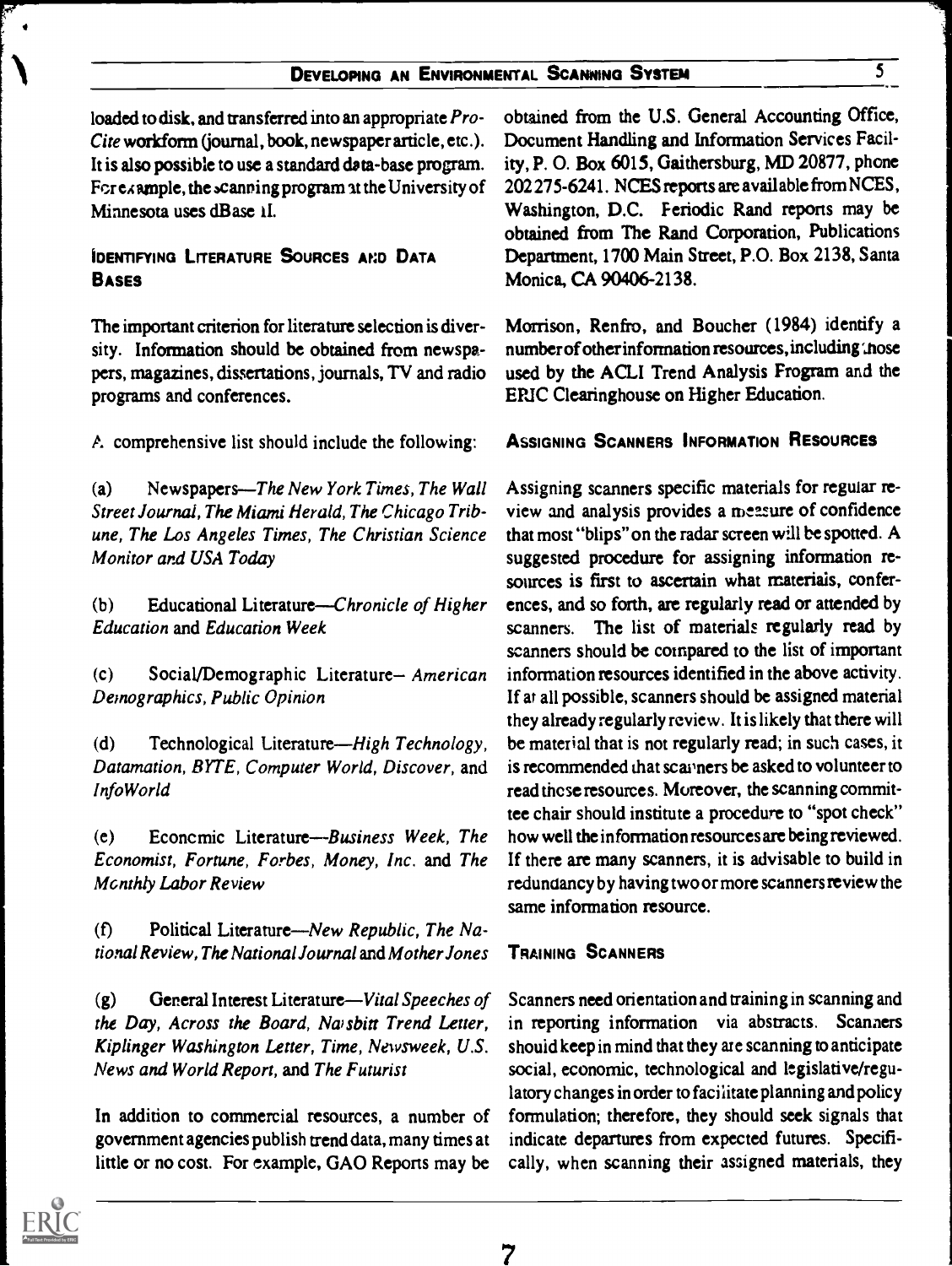should ask themselves if the items:

- 1. represent events, trends, developments, or ideas never before encountered.
- 2. contradict previous assumptions or beliefs about what seems to be happening.
- 3. represent new twists to old arguments.
- 4. can be linked to other abstracts previously written or seen.
- 5. discuss new patents, inventions, and/or research results.
- 6. have implications for the long-range program or management of the organization.
- 7. contain polls or forecasts.

## TRAINING ABSTRACTERS

It would be ideal if scanners would also serve as abstractors. However, one or two student assistants may need to be employed for this task. Irrespective of who does the abstracting, all scanners and institutional research staff personnel should be trained to write abstracts.

The lead sentence of an abstract should be a response to this question: "If I had only a few minutes to describe this article to a friend, what would I say?" What is the most important idea or event that indicates change? The response to this question should be followed by a one paragraph explanation. Whenever possible, statistical data should be included. The summary should be limited to no more than one-half page of singlespaced, typewritten copy.

Each abstract should have an implications section responding to the question, "How will the information in this article affect this organization's programs or management?" The author should include a list of those emerging issues suggested by the article, a description of future events occurring as a result of the trend identified by the article, and/or an identification of issue stakeholders if they are not listed in the article.

Speculation about implications is a part of the scanning and abstracting process. Here the abstractor tries to determine an item's potential for affecting other facets of the social environment and/or the organization. There are no "right" answers. Note, however, that some articles may offer no implications that are immediately apparent. The scanning committee, with the benefit of related abstracts from other scanners, may be able to detect implications that a single monitor cannot

#### CONDUCTING A SCANNING COMMITTEE MEETING

A scanning committee meeting should be held every two to three months to handle the approximately 70- 100 abstracts that would probably come in during that period. Several approaches could be used to prepare for a scanning committee meeting. For example, at the Georgia Center for Continuing Education, the chair segregates abstracts according to subject area (i.e., all those concerning office automation go into one pile, employee compensation go into another, and those difficult to assign, into a miscellaneous pile). Each member of the committee is assigned a particular packet of abstracts to review in detail. All members read the entire selection of abstracts received, but are requested to come to the meeting with a list of trends and potential issues derived from those abstracts in their packet that are new. They are expected to examine how these trends and issues relate to or conflict with other trend areas identified previously (Morrison, Simpson and McGinty, 1987).

 $\forall n$  alternative approach is for each member to review all scanning abstracts and come to the meeting prepared to sort them into three categories: "winners," "losers," and "middle-of-the-roaders." Irrespective of the approach used, the meeting itself may last from two to three hours, including a round robin, with each person reporting his/her subject area, and a free-for-all discussion. The end result should be a list and brief description of 15 or so trends, possible events, and emerging issues that appear important to consider in the annual planning exercise.

#### USING SCANNING NEWSLETTERS

A scanning newsletter can serve to bring impor  $\Delta n$ t new trends and events to the attention of all members

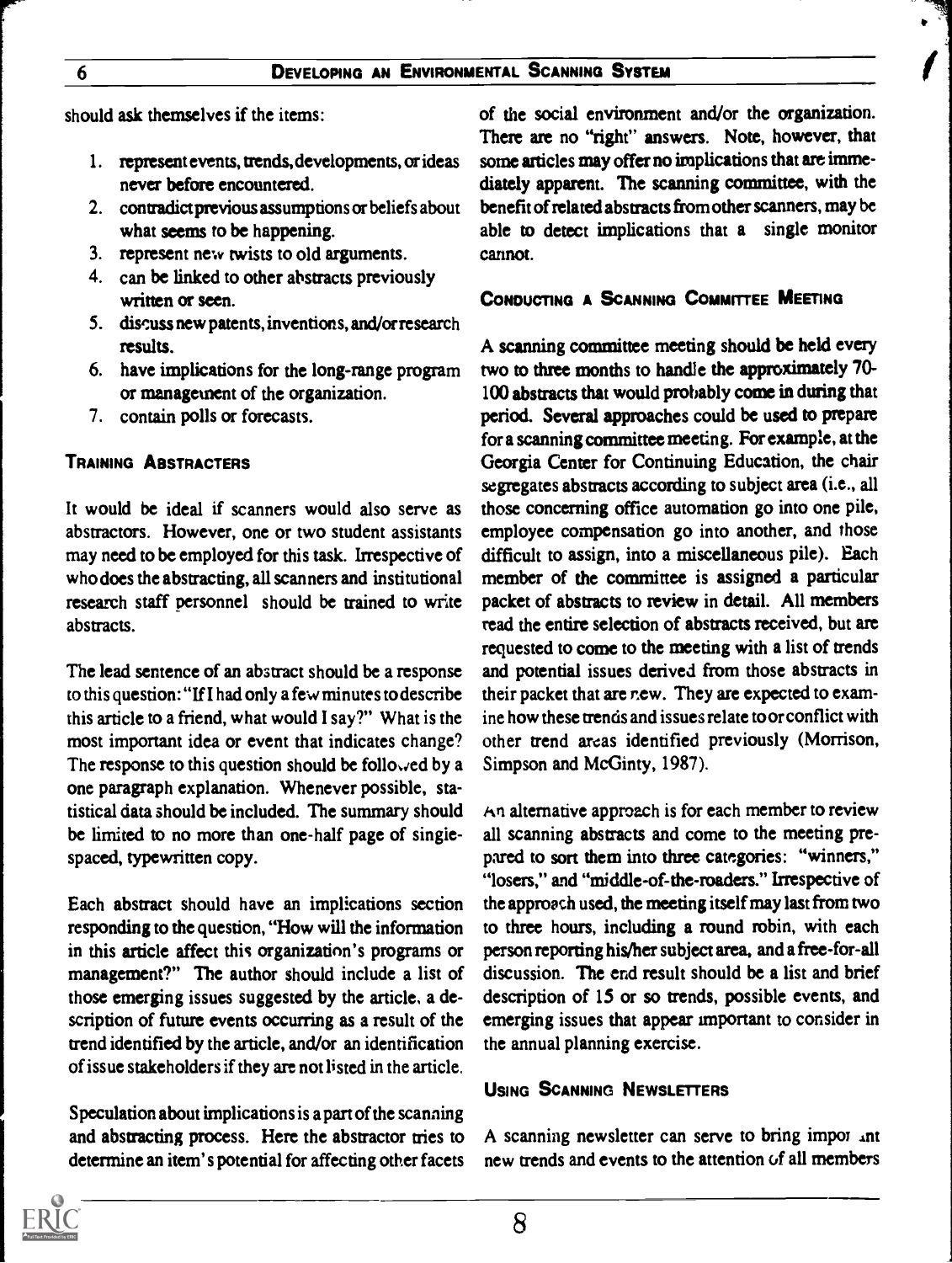## DEVELOPING AN ENVIRONMENTAL SCANNING SVSTEM 7

of the organization and, at the same time, provide recognition for the efforts of volunteer scanners. Certainly the trends and events identified between planning sessions in scanning committee meetings should be included in the newsletter. This newsletter could be a "stand alone" or could be included as an insert in one of the regularly published organizatonal newsletters. The newsletter should have a logo, be "jazzy," printed on colored paper, and have special boxes labeled, "Wild Speculations." The important point is to avoid anointing speculations, but to recognize that the purpose of the newsletter is to print items that have implications for the organization.

#### USING ISSUE BRIEFS

After reviewing abstracts at the scanning committee meeting, the committee should be able to identify those 15-25 or so trends, events, and emerging issues that are important to monitor. An in-depth analysis of a particular item may be needed. The CEO may wish to commission an issue brief on the item, to be written by a member of the planning team, an administrative staffer, a staff member in the research and evaluation office, or a faculty member. A recommended format for an issue brief is:

- What is the issue?
- What do we know about it?
- What are the implications?
- What should the organization do?

#### **CONCLUSION**

The alternative futures approach to planning is a systematic, intensive, and relatively inexpensive way to fccus quickly on strategic areas for which more detailed planning and analysis would be beneficial. Through participating in the process, senior leaders deveiop a shared understanding of high priority issues and a view of the dynamics of the changing environment of the organization. Participating in the process facilitates team building, focuses attention of decision makers upon the longer-term future, and assures that the strategic options developed from the process have the authority from top management.

To provide a continuous, objective, complete, and devalled analysis of the external environment, the orgAization should develop a systematic environmental scannin ; and forecasting system. If important information ab out the external environment is not available to the planning team, or if this information is not given an opportunity to be articulated, it will not be included in important deliberations. Consequently, the results of the planning process will suffer. However, with an ongoing environmental scanning system, the quality of the information that goes into the environmental scanning notebook will be greatly improved, thereoy enhancing the quality of the analysis of the planning team. As importantly, since members of the planning team should be involved as scanners and as members of the scanning committee on a continuous basis, they will increase their orientation, to the future and will become more proficient participants in the yearly planning exercise. Incorporating a systematic environmental scanning system process should enable decision makers to anticipate what is happening in the state, region, nation, and world, and, correspondingly, to plan more effectively.

#### **REFERENCES**

- Aguilar, Francis. (1967). Scanning the business environment. New York: Macmillan.
- Brown, A. & Weiner, E. (1985). Supermanging: How to harness change for personal and organizational success. New York: Mentor.
- Callan, P.M. (Ed.). (1986). New directions for institutional research: Environmental scanning for strategic leadership (Vol. 52). San Francisco: Jossey-Bass.
- Coates, J. F., Inc. (1985, July). Issues identification and management: The state of art of methods and techniques. Research project 2345-28. Palo Alto, California: Electric Power Research Institute.
- Cope, R. G. (1981). Environmental assessments for strategic planning. In N.L. Poulton (Ed.), New

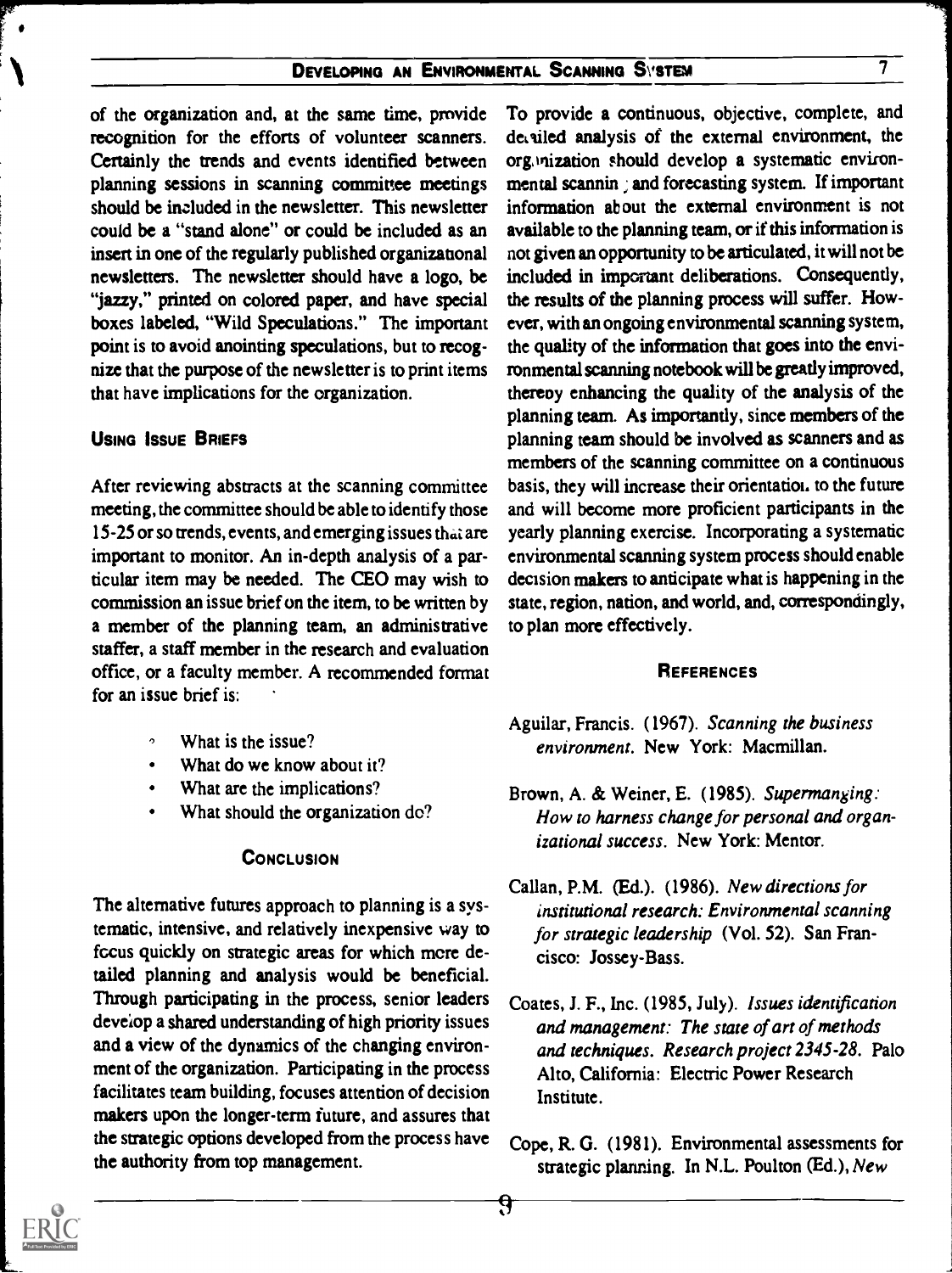#### 8 **DEVELOPING AN ENVIRONMENTAL SCANNING SYSTEM**

directions for institutional research: Evaluation of management and planning systems (Vol. 31, pp. 5-15). San Francisco: Jossey-Bass.

- Cope, R.G. (1987). Opportunity from strength. Washington, D.C.: Association for the Study of Higher Education.
- Hearn, J. C. & Heydinger, R. B. (1985). Scanning the external environment of a university: Objectives, constraints, and possibilities. Journal of Higher Education, 56, 419-445.
- Jain, S. C. (1984). Environmental scanning in U.S. corporations. Long-Range Planning, 17, 117- 128.
- Jonsen, R.W. (1986). The environmental context of higher education. In P.M. Callan (Ed.), New Directions for institutional research: Environmental scanning for strategic leadership (No. 52, 5-20). San Francisco:Jossey-Bass.
- Keller, G. (1983). Academic strategy: The management revolution in American higher education. Baltimore: Johns Hopkins.
- Morrison, J. L. (1987). Establishing an environmental scanning system to augment college and university pianning. Planning in Higher Education, 15 , 7-22.
- Morrison, J. L. (1986). Report of the SCUP environmental scanning network. News from SCUP, 6.
- Morrison J. L. (1989). Developing an environmental scanning/forecasting system to augment community college planning: Implications from a seminar. VCCA Journal, 4, 34-42.
- Morrison, J. L., & Mecca, T. V. (1986). ED QUEST: Linking environmental scanning to strategic management. Chapel Hill, NC: Copytron.
- Morrison, J.L., Renfro, W.L., & Boucher, W.I. (1984). Futures research and the strategic planning process: Implications for higher education. ASHE-ERIC Higher Education Research Report No.9. Washington, D.C.: Association for the Study of Higher Education.
- Pflaum, A. M., & Delmont, T. J. (1985, April). External scanning in public and private organizations: Implications for strategic management in higher education. Paper presented at the meeting of the Association for Institutional Research, Portland, OR.
- Simpson, E.G., McGinty, D. L., & Morrison, J.L. (1987). Environmental scanning at the Georgia Center for Continuing Education. Continuing Higher Education Review, Autumn, 1-19.
- Thomas, Phillip S. (1980) Environmental scanning: The state of the art. Long Range Planning, 13, 20-28.